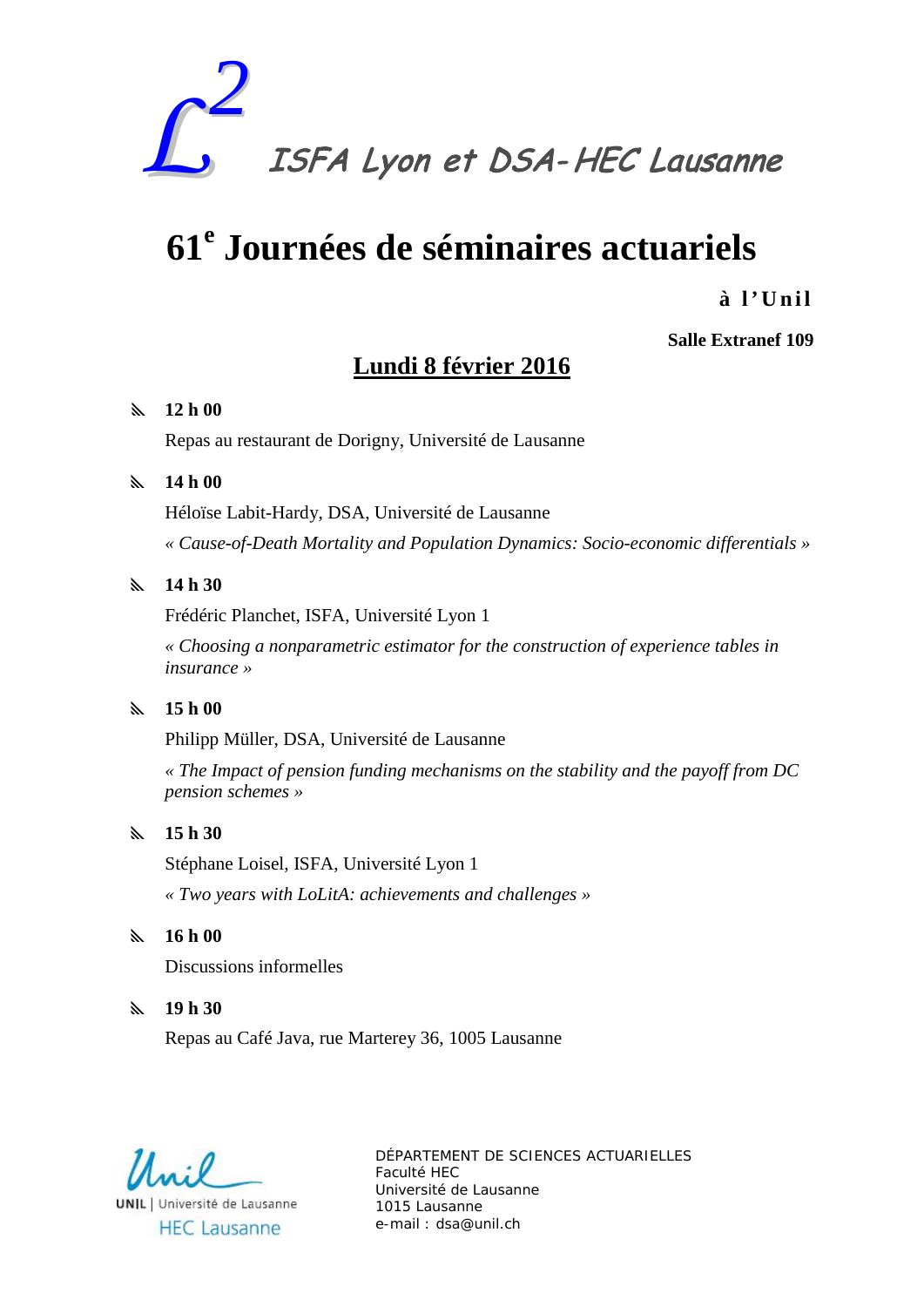

# **Mardi 9 février 2016**

#### **9 h 00**

Maissa Tamraz, DSA, Université de Lausanne *« Collective models for the largest claims of multivariate portfolios »* 

#### **9 h 30**

Mabelle Sayah, ISFA, Université Lyon 1

*« Analyzing and Comparing Basel's III Sensitivity Based Approach for the interest rate risk in the trading book »*

#### **10 h 00**

Youssouf Toukourou, DSA, Université de Lausanne *« On bivariate lifetime modelling in life insurance applications »* 

#### **10 h 30**

Pause-café

#### **11 h 00**

Hanspeter Schmidli, Université de Cologne, Allemagne *« Capital Injections and Dividends with Tax »* 

#### **12 h 00**

Repas au restaurant de Dorigny, Université de Lausanne

#### **14 h 00**

Guillaume Biessy, SCOR Global Life & Laboratoire de Mathématiques et Modélisation d'Évry - Université d'Évry Val d'Essonne, France

*« Continuous time semi-Markov inférence of biometric laws associated with a Long-Term Care Insurance portfolio »* 

#### **15 h 00**

Anani A. Olympio, ISFA, Université Lyon 1 *« Title TBA »* 

**UNIL** | Université de Lausanne **HEC Lausanne**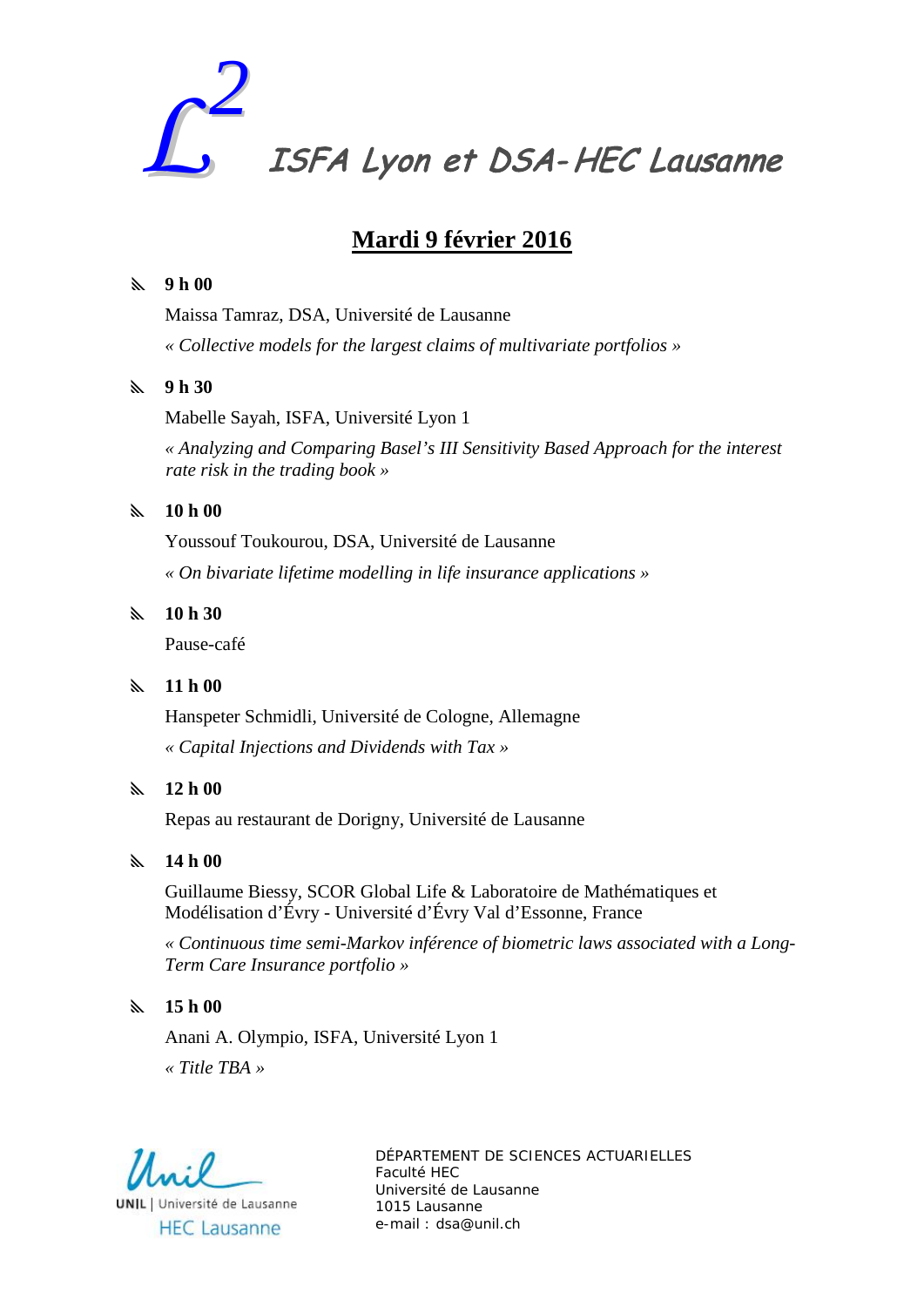

#### **Lundi 8 février 2016**

Speaker: Héloïse Labit-Hardy, DSA, Université de Lausanne

Title: « Cause-of-Death Mortality and Population Dynamics: Socio-economic differentials »

Abstract: Two major risks life insurance companies have to face are the mortality and longevity risks. The exposure to these risks for the company depends on the profile of its insured portfolio. Indeed, age, gender and socio-economic category are risk factors for mortality, and thus for mortality by cause of death. For this project, we are interested in studying the cause-of-death mortality for an insurance portfolio. As causes of death are not equally represented among different subpopulations, we are trying to assess the impact on the dynamics of an insurance portfolio of a cause-of-death mortality reduction. For that purpose, we study the portfolio evolution with a population dynamics model, including arrivals of new individuals with their own characteristics. We apply this model to a case study with English data on cause-of-death mortality by age, gender and socio-economic category. To go further, we extend this problematic to a heterogeneous population by taking into account birth patterns.

Speaker: Frédéric Planchet, ISFA, Université Lyon 1

Title: « Choosing a nonparametric estimator for the construction of experience tables in insurance »

Abstract: In many practical applications, actuaries consider conditional probabilities of exit of a state, which once regularized, will lead to the production of "laws of experiment".

These probabilities are generally estimated within a nonparametric framework and the standard framework used by the practitioners is the following:

- estimation "causes by cause" (e.g. in dependence: death of the insured people and entry in dependency state);

- estimate with Hoem or Kaplan-Meier;

- use of the exposure at risk in the phase of validation of the adjustment to compare the numbers of exits observed and modelled.

One endeavours in this presentation to illustrate the limits of this framework and to propose alternatives.

 $U \cdot 0$ **UNIL** | Université de Lausanne

**HEC Lausanne**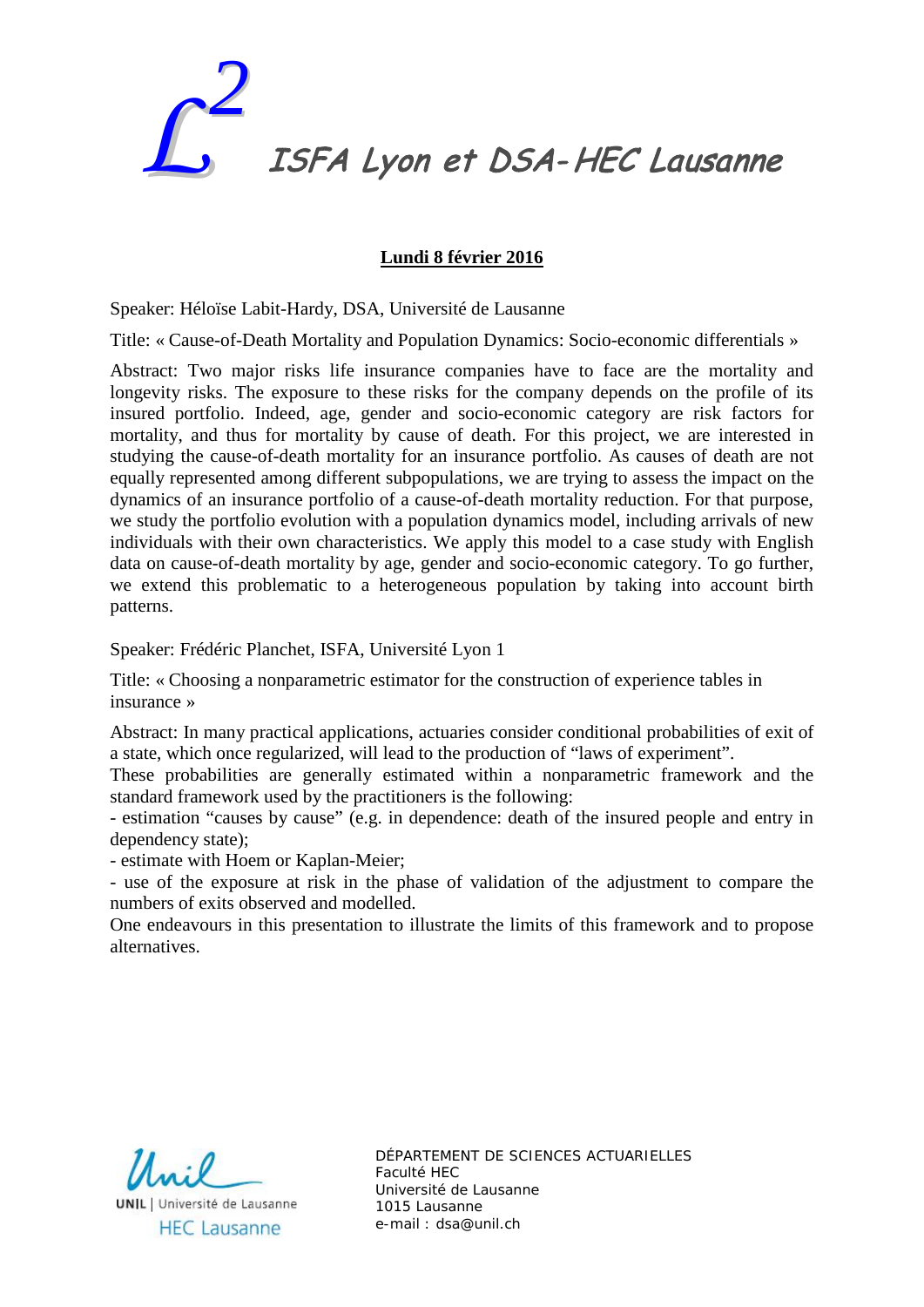

Speaker: Philipp Müller, DSA, Université de Lausanne

Title: « The Impact of pension funding mechanisms on the stability and the payoff from DC pension schemes »

Abstract: The demographic and capital market framework conditions for occupational pension funds have significantly changed over the last decades. A declining ratio of the number of active workers to the number of retirees and historically low returns accompanied with higher volatility pose challenges to pension funds. The aim of this paper is to discuss and evaluate the adequate asset-liability funding ratio for pension funds under consideration of demographic trends and capital market risks from the viewpoints of the different stakeholders. To this regard, the policyholder participation and surplus distribution mechanisms in the case of high funding ratios and supplemental contribution mechanisms in the case of too low funding ratios are of particular relevance. By performing numerical simulations, we examine how the accounts of policyholders evolve over time. We take a simplified balance sheet approach, focus on active insureds, and model a pension fund by simulating the assets and the liabilities of the fund. In the numerical analysis, we study the impact of the various model parameters and derive optimal bounds for the funding ratio for selected types of customers.

Speaker: Stéphane Loisel, ISFA, Université Lyon 1

Title: « Two years with LoLitA: achievements and challenges »

Abstract: In this talk, we present some results obtained by the research team of the ANR research project LoLitA. We also present some challenges and areas of potential future research collaboration.

#### **Mardi 9 février 2016**

Speaker: Maissa Tamraz, DSA, Université de Lausanne

Title: « Collective models for the largest claims of multivariate portfolios »

Abstract: Consider two different portfolios which have claims triggered by the same events. Their corresponding collective model over a fixed time period is given in terms of individual claim sizes (X, i,Y, i),  $i \geq 1$  and a claim counting random variable N. In this paper we are concerned with the joint distribution function F of the maximal claims  $(X_{\{N:N\}}, Y_{\{N:N\}})$ . We investigate both distributional and asymptotic properties of  $(X_{N: N}, Y_{N: N})$ . It tuns out that the basic properties of F are greatly influenced by the tail heaviness of N. Under weak assumptions on N we derive an approximation of F and its copula, given that  $(X_1, Y_1)$  has a tractable dependence functions. By allowing N to depend on some parameter, say \theta, then F=F(\theta) is for various choices of N a tractable parametric family of bivariate distribution functions. We present five applications of the implied parametric models to some data from the literature and a new data set from a Swiss Insurance Company.

**UNIL** | Université de Lausanne **HEC Lausanne**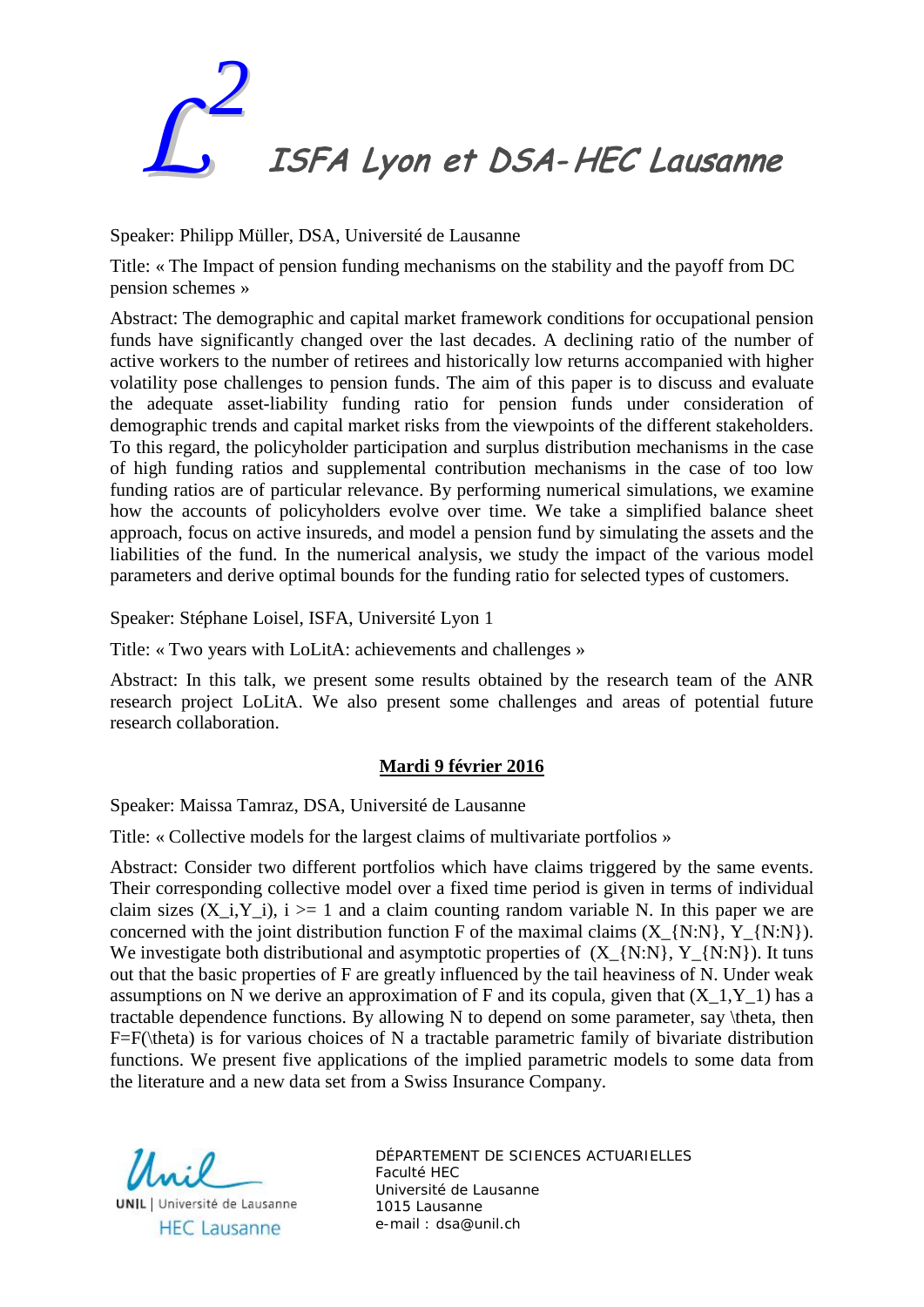

Speaker: Mabelle Sayah, ISFA, Université Lyon 1

Title: « Analyzing and Comparing Basel's III Sensitivity Based Approach for the interest rate risk in the trading book »

Abstract: A bank's capital charge computation is a widely discussed topic with new approaches emerging continuously. Each bank computes this figure using internal methodologies in order to reflect its capital adequacy; however, a more homogeneous model is recommended by the Basel committee to enable judging the situation of these financial institutions and relating different banks among each other.

In this paper, we compare different numerical and econometric models to the Sensitivity Based Approach (SBA) implemented by the Basel Committee on Banking Supervision (BCBS) under Basel III in its December 2014 (rev. March 2015) publication in order to compute the capital charge in the trading book. We study the influence of having several currencies and maturities within the portfolio and try to define the time horizon and confidence level implied by Basel's III approach through an application on bonds portfolios.

By implementing several approaches, we are able to find equivalent VaRs to the one computed by the SBA on a pre-defined confidence level (97.5 %). However, the time horizon differs according to the chosen methodology and ranges from 1 month up to 1 year.

Speaker: Youssouf Toukourou, DSA, Université de Lausanne

Title: « On bivariate lifetime modelling in life insurance applications »

Abstract: Insurance and annuity products covering several lives require the modelling of the joint distribution of future lifetimes. In the interest of simplifying calculations, it is common in practice to assume that the future lifetimes among a group of people are independent. However, extensive research over the past decades suggests otherwise. In this paper, a copula approach is used to model the dependence between lifetimes within a married couple using data from a large Canadian insurance company. As a novelty, the age difference and the gender of the elder partner are introduced as an argument of the dependence parameter. Maximum likelihood techniques are thus implemented for the parameter estimation. Not only do the results make clear that the correlation decreases with age difference, but also the dependence between the lifetimes is higher when husband is older than wife. A goodness-offit procedure is applied in order to assess the validity of the model. Finally, considering several products available on the life insurance market, the paper concludes with practical illustrations.

Speaker: Hanspeter Schmidli, Université de Cologne, Allemagne

Title: « Capital Injections and Dividends with Tax »

Abstract: Consider an insurance surplus process (compound Poisson model or diffusion approximation). The classical measure for the risk is the ruin probability. De Finetti (1957) has introduced dividend payments until ruin and measured the risk by the expected discounted

**UNIL** | Université de Lausanne **HEC Lausanne**